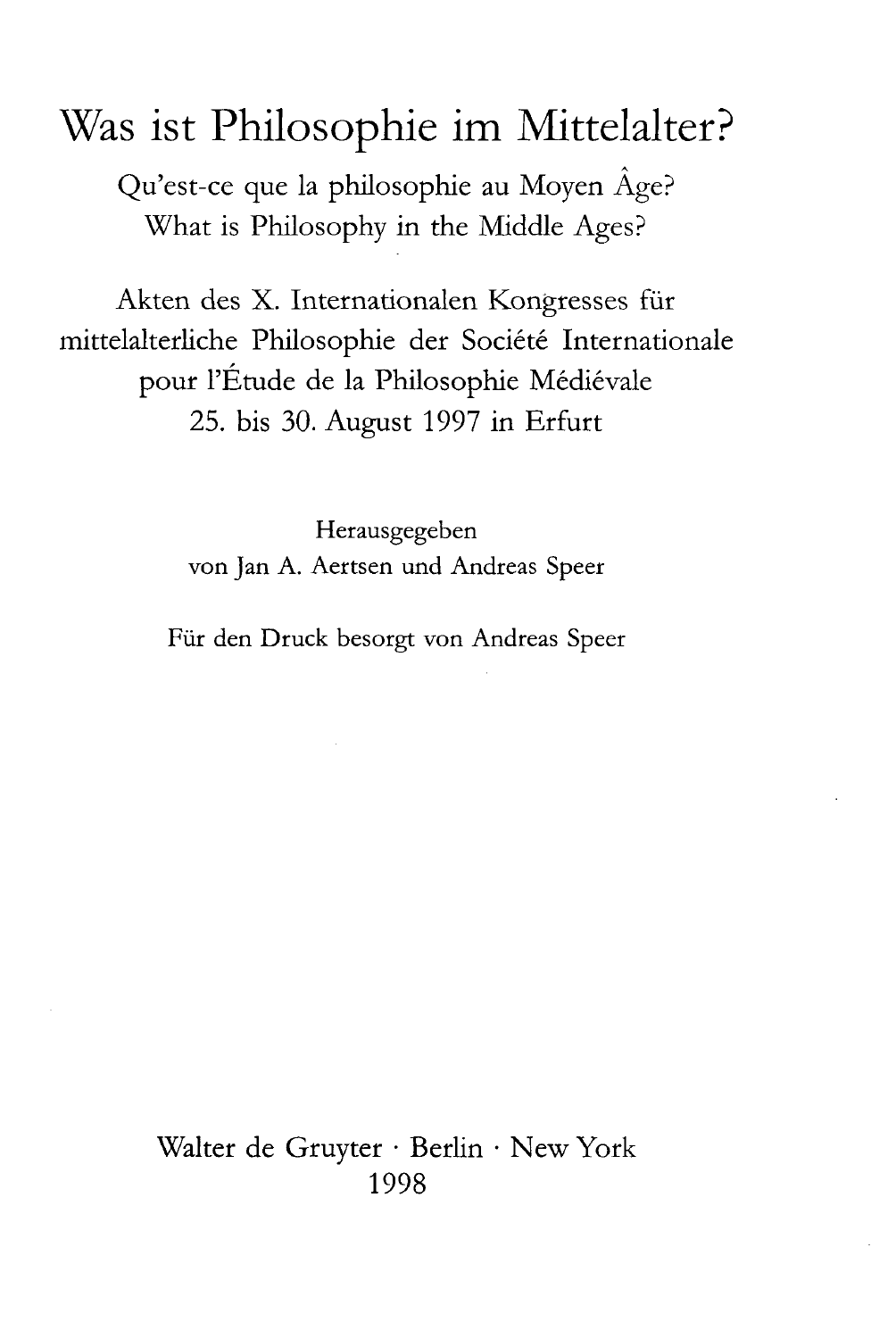Table des Matières - Contents - Inhaltsverzeichnis

| JAN A. AERTSEN – ANDREAS SPEER (Köln) |  |  |  |  |  |  |  |  |  |  |  |  |  |
|---------------------------------------|--|--|--|--|--|--|--|--|--|--|--|--|--|
|                                       |  |  |  |  |  |  |  |  |  |  |  |  |  |

*En guise d'introduction Serving as an Introduction Statt einer Einleitung*

ALBERT ZIMMERMANN (Köln)

Die Ungeborgenheit des Menschen und die Philosophie 3

I.

Contributions aux sessions plénières Contributions to the Plenary Sessions Beiträge der Plenarsitzungen

 $\mathcal{I}$ .

*L'apport du Moyen Age ä la philosophie The Medieval Contribution to Philosoph)* Der mittelalterliche Beitrag zur Philosophie

| WOLFGANG KLUXEN (BONN)<br>Die Bewahrung abendländischer Identität 19                                                 |  |
|----------------------------------------------------------------------------------------------------------------------|--|
| Tzotcho Boiadjiev (Sofia)<br>Wozu mittelalterliche Philosophie? 30                                                   |  |
| STEN EBBESEN (Kopenhagen)<br>Logic - Philosophy of Language and a Whetstone for the Philoso-                         |  |
| LUDGER HONNEFELDER (Bonn)<br>Metaphysik zwischen Onto-Theologik, Transzendentalwissenschaft                          |  |
| und universaler formaler Semantik. Zur philosophischen Aktualität<br>der mittelalterlichen Ansätze von Metaphysik 48 |  |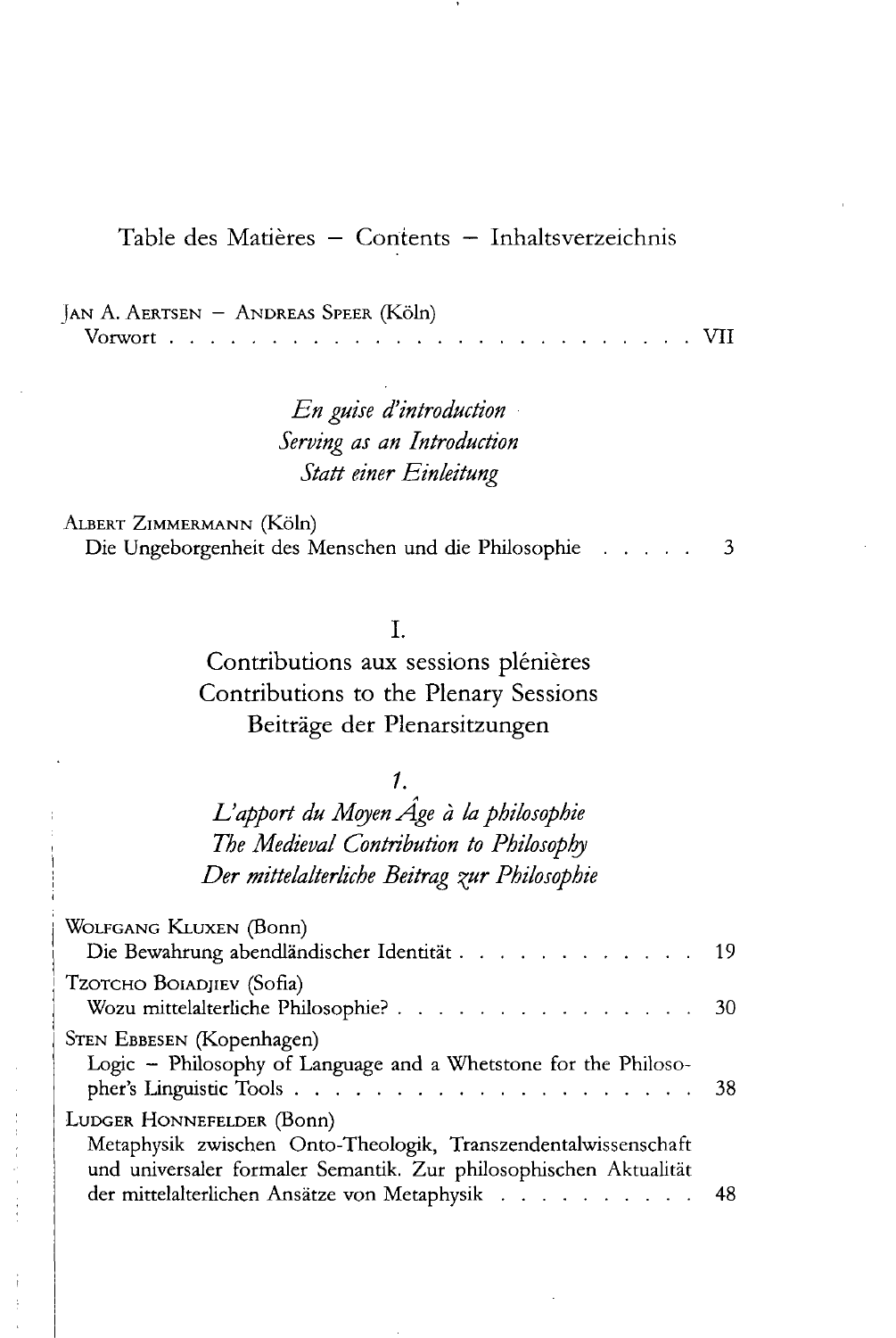MARILYN MCCORD ADAMS (New Haven)

Reviving Philosophical Theology: Some Medieval Models . . . . . 60

*2.*

La signification de la censure de 1277 pour le statut de la philosophie The Significance of the Condemnation of 1277 for the Status of Philosophy *Die Bedeutung der Verurteilung von 1277 für den Status der Philosophie*

| ALAIN DE LIBERA (Paris/Genf)                                                     |  |
|----------------------------------------------------------------------------------|--|
| Philosophie et censure. Remarques sur la crise universitaire de 1270-            |  |
| LUCA BIANCHI (Padua)<br>1277: A Turning Point in Medieval Philosophy? 90         |  |
| JOHN E. MURDOCH (Cambridge, MA)<br>1277 and Late Medieval Natural Philosophy 111 |  |

#### *3.*

# *Philosophie medievale et Moyen Age Medieval Philosophy and the Middle Ages Mittelalterliche Philosophie und das Mittelalter*

| RUEDI IMBACH (Fribourg)<br>Autonomie des philosophischen Denkens? Zur historischen Bedingt-<br>heit der mittelalterlichen Philosophie 125            |  |
|------------------------------------------------------------------------------------------------------------------------------------------------------|--|
| FRANCESCO DEL PUNTA (Pisa)<br>The Genre of Commentaries in the Middle Ages and its Relation to<br>the Nature and Originality of Medieval Thought 138 |  |
| CARLOS STEEL (Leuven)<br>Medieval Philosophy: an Impossible Project? Thomas Aquinas and<br>the "Averroistic" Ideal of Happiness 152                  |  |

#### *4.*

*Philosophie medievale et proble'matique des transcendentaux Medieval Philosophy and Transcendental Thought Mittelalterliche Philosophie und Transzendentales Denken*

JAN A. AERTSEN (Köln)

| What is First and Most Fundamental? The Beginnings of Transcen- |  |  |  |      |
|-----------------------------------------------------------------|--|--|--|------|
|                                                                 |  |  |  | -177 |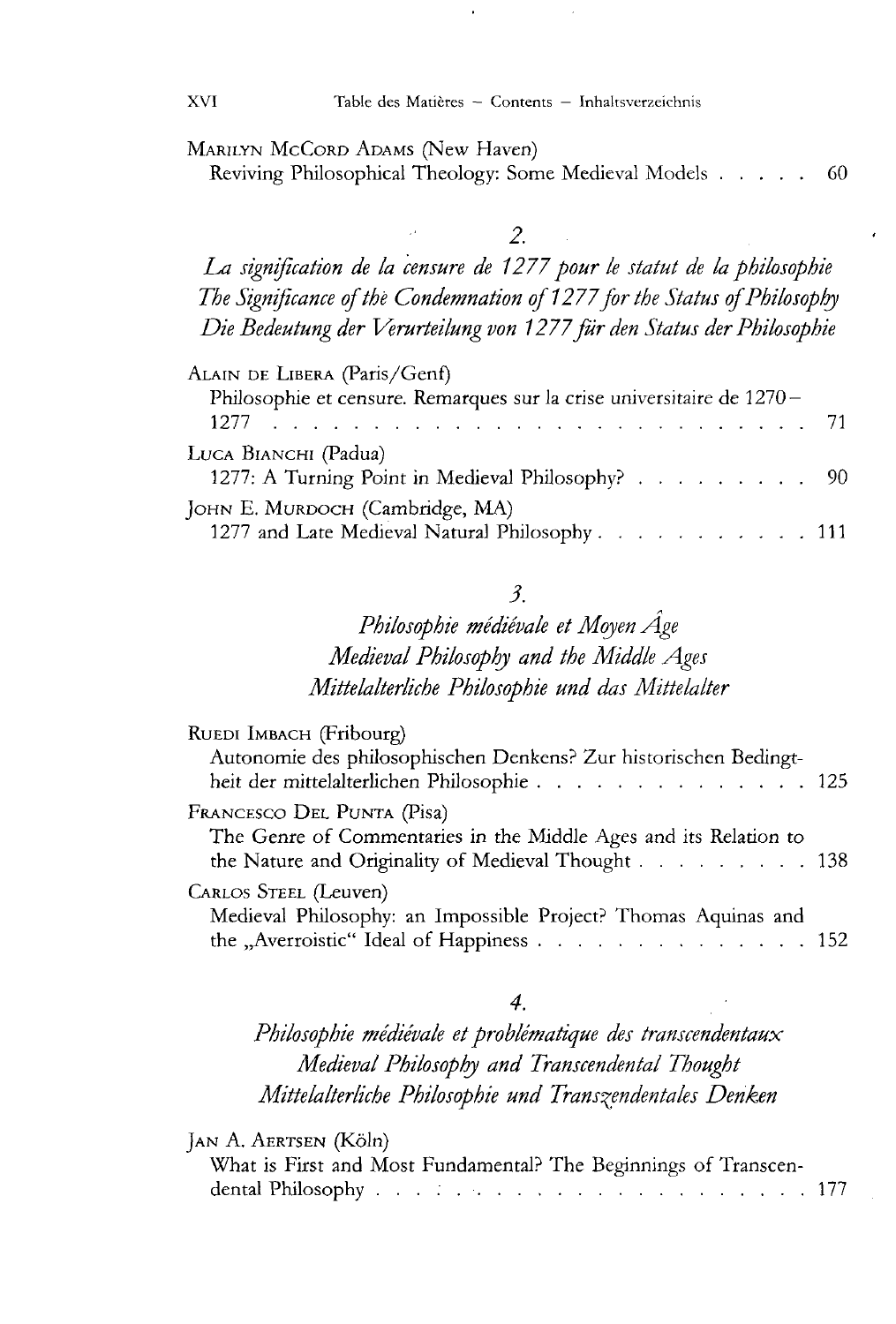| STEPHEN D. DUMONT (Toronto)                                         |  |
|---------------------------------------------------------------------|--|
| Scotus's Doctrine of Univocity and the Medieval Tradition of Meta-  |  |
|                                                                     |  |
| JORGE J. E. GRACIA (Buffalo, NY)                                    |  |
| The Ontological Status of the Transcendental Attributes of Being in |  |
| Scholasticism and Modernity: Suárez and Kant 213                    |  |

La philosophie chez les Arabes et dans la culture juive au Moyen Âge *Philosophy in Arabic and fewish Cultures in the Middle Ages Philosophie in der arabischen und in der jüdischen Kultur im Mittelalter*

| Rémi Brague (Paris)<br>Sens et valeur de la philosophie dans les trois cultures médiévales . 229 |  |
|--------------------------------------------------------------------------------------------------|--|
| ARTHUR HYMAN (New York)                                                                          |  |
| Medieval Jewish Philosophy as Philosophy, as Exegesis, and as Pole-                              |  |
| RAFAEL RAMON GUERRERO (Madrid)                                                                   |  |
| ¿Qué es filosofía en la cultura árabe? 257                                                       |  |

#### **II.**

Contributions extraites des sections spéciales Selected Contributions from the Special Sections Beiträge aus den speziellen Sektionen

### $\mathcal{I}$ .

# *Transmission et historicite Transmission and Historicity Überlieferung und Geschichtlichkeit*

| MICHEL LEMOINE (Paris)                                                                                          |  |
|-----------------------------------------------------------------------------------------------------------------|--|
| Le corpus platonicien selon les médiévaux 275                                                                   |  |
| ALESSANDRO GHISALBERTI (Mailand)<br>Gli inizi dell'aristotelismo latino e l'avvio della teologia scolastica 281 |  |
| CARLOS ARTHUR RIBEIRO DO NASCIMENTO (São Paolo)                                                                 |  |
| Thomas d'Aquin et l'histoire de la philosophie grecque 293                                                      |  |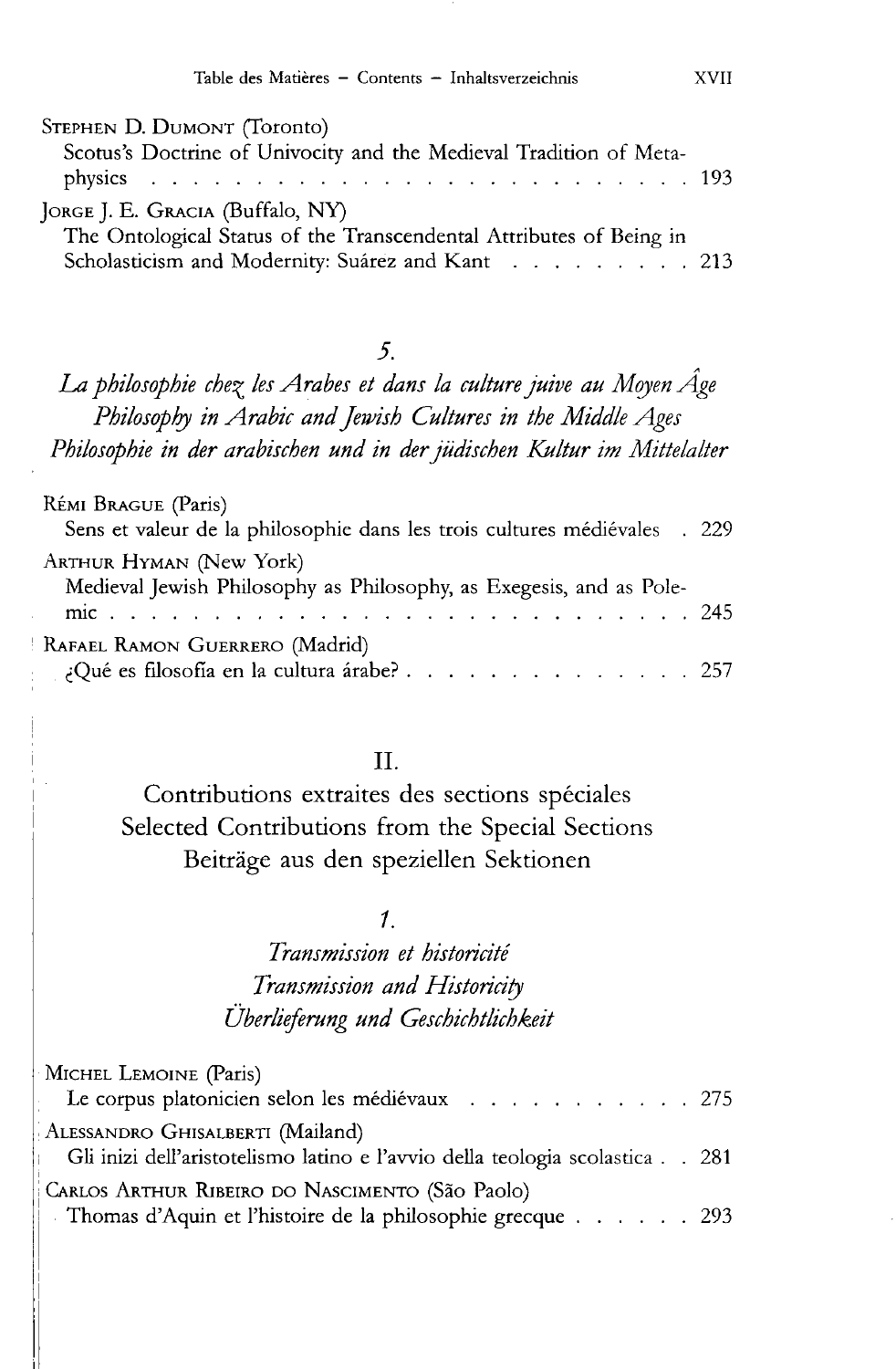| UDO REINHOLD JECK (Bochum)                                                                                                          |     |
|-------------------------------------------------------------------------------------------------------------------------------------|-----|
| Kennt die mittelalterliche Philosophie die Differenz zwischen exoteri-                                                              |     |
| scher und esoterischer Philosophie? Platons ungeschriebene Lehre                                                                    |     |
| vom Topos bei Averroes, Albertus Magnus, Ulrich von Straßburg und<br>Thomas von Aquino. $\ldots$ 298                                |     |
| FRANÇOIS-XAVIER PUTALLAZ (Fribourg)<br>Cherchez l'auteur! Un curieux manuscrit du XIVe siècle 304                                   |     |
| Zénon Kaluza (Paris)                                                                                                                |     |
| Auteur et plagiaire: quelques remarques 312                                                                                         |     |
| VILÉM HEROLD (Prag)                                                                                                                 |     |
| Die Philosophie an der Prager Universität der vorhussitischen Zeit:<br>Schola Aristotelis oder Platonis divinissimi? 321            |     |
| SOPHIE WŁODEK (Krakau)                                                                                                              |     |
| Pourquoi étudiait-on la philosophie à l'Université de Cracovie au<br>Moyen-Âge? Témoignage d'un maître de la première moitié du XVe |     |
| HANS-ULRICH WÖHLER (Dresden)                                                                                                        |     |
| Horizonte der spätmittelalterlichen Philosophie. Das Leipziger Quod-                                                                |     |
| JOSÉ LUIS FUERTES HERREROS (Salamanca)                                                                                              |     |
| Filosofía y ciencia en la segunda mitad del siglo XV 345                                                                            |     |
| GREGORIO PIAIA (Padua)<br>Perché studiare la filosofia medievale? Alcune risposte fra Sette e                                       |     |
| Ottocento $\ldots$                                                                                                                  |     |
| CLAUDE PANACCIO (Québec)                                                                                                            |     |
| La référence transtemporelle et l'étude de la philosophie médiévale                                                                 | 360 |

*Les condamnations de 1277 et leurs conse'quences The Condemnations of 1277 and its Effects Die Verurteilungen von 1277 und ihre Folgen*

| SILVIA DONATI (Pisa/Köln)                                            |  |
|----------------------------------------------------------------------|--|
| A New Witness to the Radical Aristotelianism Condemned by            |  |
|                                                                      |  |
| CLAUDE LAFLEUR (Québec)                                              |  |
| L'apologie de la philosophie à la Faculté des arts de Paris dans les |  |
| décennies précédant les condamnations d'Étienne Tempier: la contri-  |  |
| bution didascalique des artiens 383                                  |  |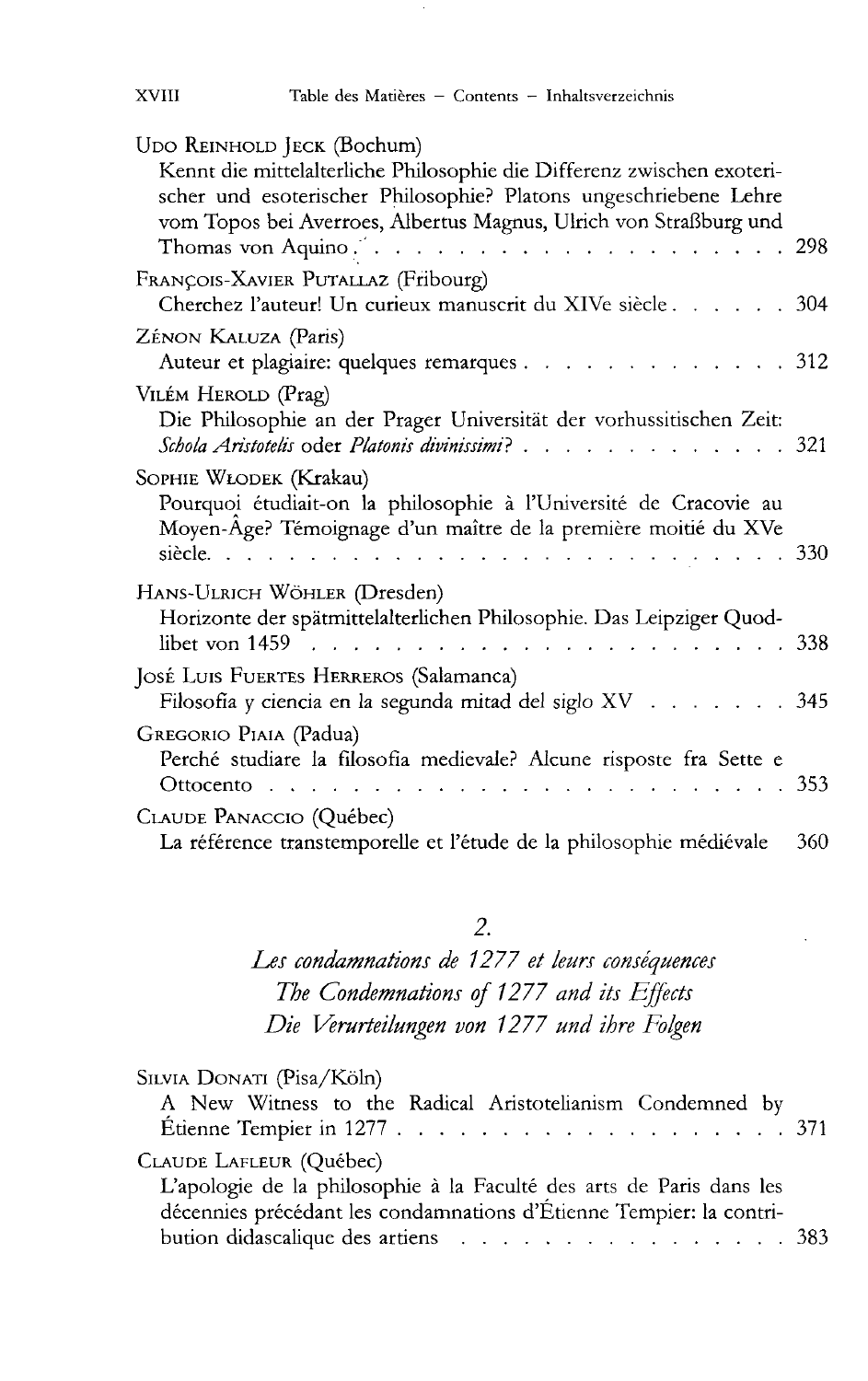| GYULA KLIMA (Notre Dame, IN/Budapest)<br>Ancilla theologiae vs. domina philosophorum: Thomas Aquinas, Latin Aver-<br>roism and the Autonomy of Philosophy 393 |  |
|---------------------------------------------------------------------------------------------------------------------------------------------------------------|--|
| LUIS ALBERTO DE BONI (Porto Alegre)<br>Filosofía y teología en Duns Escoto. El prologus de la "Ordinatio"<br>(p. I q. un.) y la condenación de 1277 403       |  |
| KARL UBL (Heidelberg)<br>Engelbert von Admont als kritischer Leser der Schrift "De summo<br>bono" des Boethius von Dacien414                                  |  |
| GIANFRANCO FIORAVANTI (Pisa)<br>Philosophi contro legistae: un momento dell'antoaffermazione della filo-                                                      |  |
| ZDZISLAW KUKSEWICZ (Warschau)<br>Jean de Jandun et sa conception de la philosophie 428                                                                        |  |

# *Conception et Statut de la philosophie Conception and Status of Philosophy Begriff und Status der Philosophie*

| JOHANN KREUZER (Wuppertal)                                                                                           |  |
|----------------------------------------------------------------------------------------------------------------------|--|
| Paradigmenwechsel: Augustinus und die Anfänge der mittelalterlichen                                                  |  |
| MARKUS ENDERS (München)                                                                                              |  |
| Zum Philosophieverständnis des Boethius außerhalb der "Consolatio<br>philosophiae"444                                |  |
| HANS-JOACHIM WERNER (Karlsruhe)                                                                                      |  |
| "Meliores viae sophiae". Alkuins Bestimmungen der Philosophie in der<br>Schrift "Disputatio de vera philosophia" 452 |  |
| <b>KLAUS RIESENHUBER (TOKYO)</b>                                                                                     |  |
| Der Streit um die ratio in der Frühscholastik 460                                                                    |  |
| JOHANNES KÖHLER (Hildesheim)                                                                                         |  |
| "Aus der Herrin wird eine Dienstmagd". Über den Wandel im Ver-                                                       |  |
| ständnis der Philosophie bei Alain de Lille 468                                                                      |  |
| ROLAND J. TESKE (Milwaukee)                                                                                          |  |
| William of Auvergne on Philosophy as <i>divinalis</i> and <i>sapientialis</i> 475                                    |  |
| ENZO PORTALUPI (Vercelli)                                                                                            |  |
| Spiritales et animales philosophi: Remarques sur le concept de la philoso-                                           |  |
| phie aux XIIe-XIIIe siècles 482                                                                                      |  |
|                                                                                                                      |  |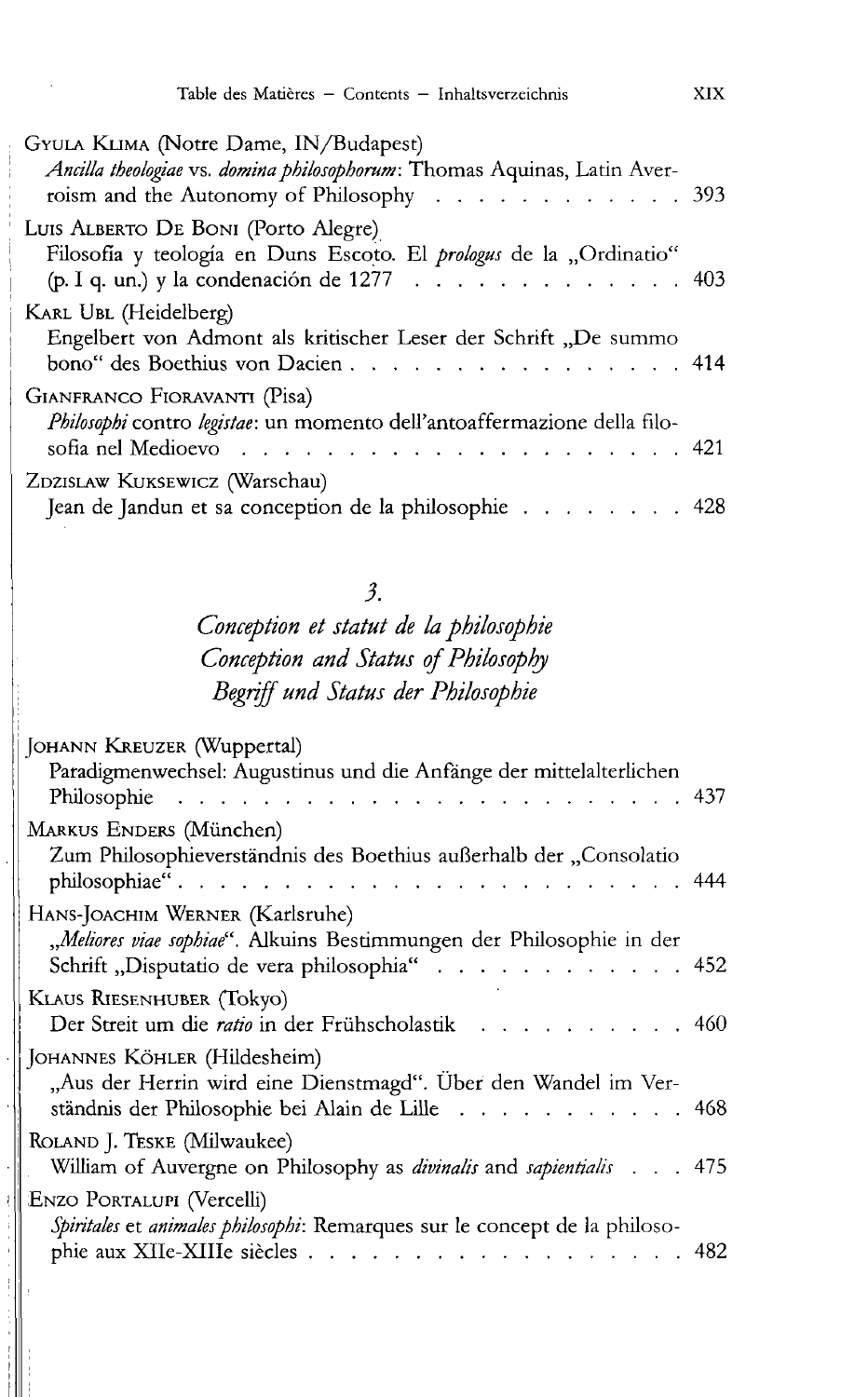| JOHN F. WIPPEL (Washington)<br>Siger of Brabant: What It Means to Proceed Philosophically 490 |  |  |  |
|-----------------------------------------------------------------------------------------------|--|--|--|
| Pasouale Porro (Bari)<br>Lo statuto della <i>philosophia</i> in Enrico di Gand 497            |  |  |  |
| ROLF SCHÖNBERGER (Regensburg)<br>Begriff und Vollzug der Philosophie bei Johannes Buridan 505 |  |  |  |

### $\overline{4}$ .

# Philosophie et transcendentaux Philosophy and Transcendentals Philosophie und transzendentales Denken

| Alessandra Tarabochia Canavero (Mailand)                                                                                            |  |
|-------------------------------------------------------------------------------------------------------------------------------------|--|
| I sancti e la dottrina dei transcendentali nel Commento alle Sentenze                                                               |  |
| GIOVANNI VENTIMIGLIA (Mailand)                                                                                                      |  |
| Die Transzendentalienlehre des Thomas von Aquin: Denktraditionen,                                                                   |  |
| Philipp W. Rosemann (Dallas)<br>Aliquid: Ein vergessenes Transzendentale 529                                                        |  |
| Michael M. Waddell (Notre Dame, IN)<br>Wisdom, Fittingness and the Relational Transcendentals. 538                                  |  |
| GÜNTHER MENSCHING (Hannover)<br>Zur transzendentalphilosophischen Bedeutung der distinctio formalis<br>bei Johannes Duns Scotus 543 |  |

### 5.

Philosophie et théologie Philosophy and Theology Philosophie und Theologie

| Toivo J. HOLOPAINEN (Helsinki)<br>Augustine, Berengar and Anselm on the Role of Reason in Theology 553 |  |
|--------------------------------------------------------------------------------------------------------|--|
| JAMES McEvoy (Maynooth)<br>Liberal Arts, Science, Philosophy, Theology and Wisdom at Oxford,           |  |
| R. JAMES LONG (Fairfield, CT)<br>The Role of Philosophy in Richard Fishacre's Theology of Creation 571 |  |

 $XX$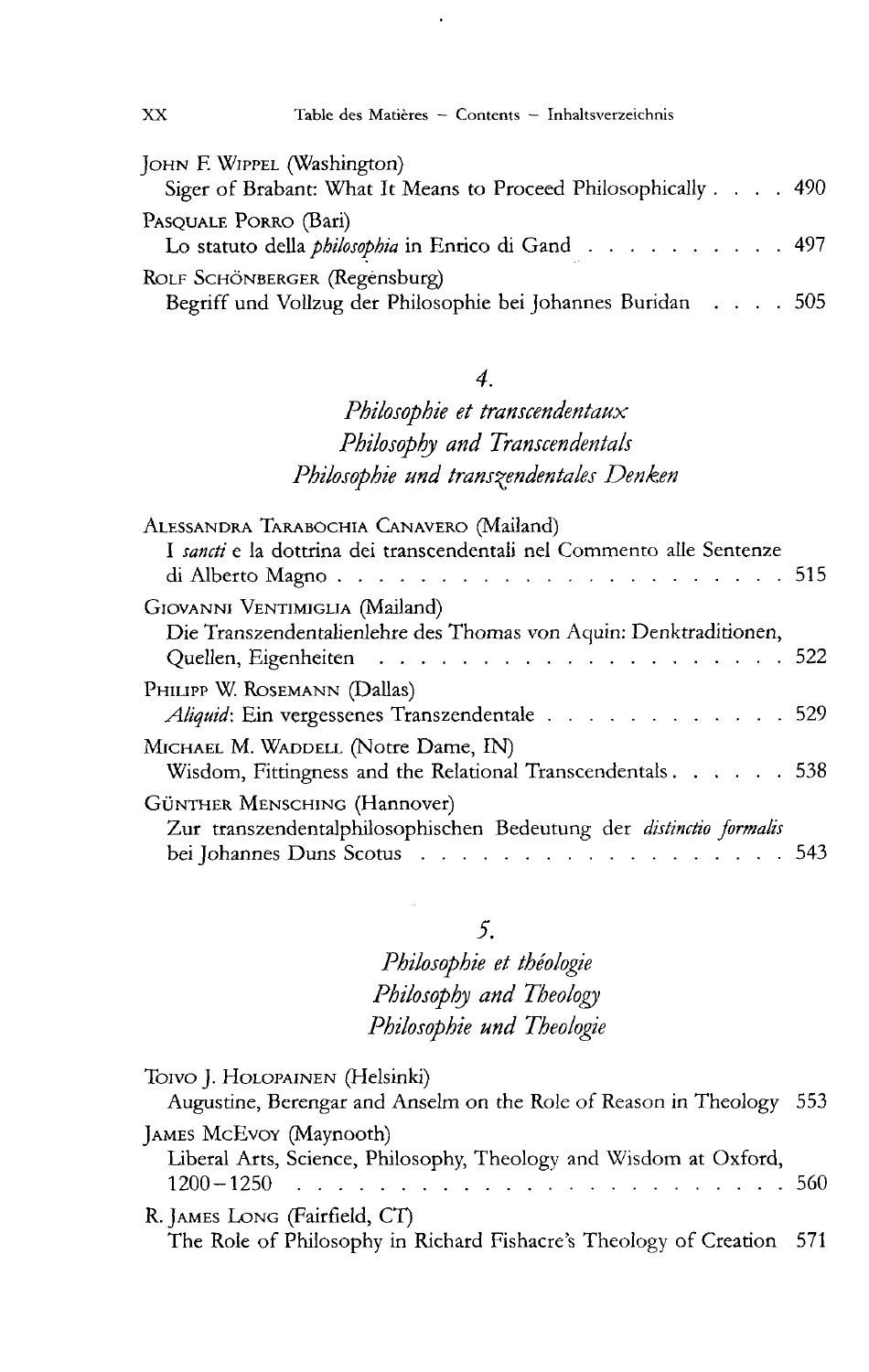| MARIA BURGER (BONN)                                                                                                                      |      |
|------------------------------------------------------------------------------------------------------------------------------------------|------|
| Das Verhältnis von Philosophie und Theologie in den Dionysius-                                                                           |      |
| Kommentaren Alberts des Großen                                                                                                           | 579  |
| MICHAEL SWEENEY (Cincinnati)                                                                                                             |      |
| Thomas Aquinas's "Quaestiones de anima" and the Difference be-<br>tween a Philosophical and a Theological Approach to the Soul. 587      |      |
| OLIVIER BOULNOIS (Paris)                                                                                                                 |      |
| Le chiasme: La philosophie selon les théologiens et la théologie selon<br>les artiens, de 1267 à 1300                                    | 595  |
| HANS KRAML (Innsbruck)                                                                                                                   |      |
| Ancilla vocanda ad arcem. Zum Verhältnis von Philosophie und Theolo-<br>gie bei Roger Bacon.<br>and the contract of<br><b>Contractor</b> | 608  |
| PATRIZIA CONFORTI (Fribourg)                                                                                                             |      |
| "Naturali cognitione probare". Natural and Theological Knowledge in                                                                      |      |
| Hervaeus Natalis<br>$\mathbf{r}$ , and $\mathbf{r}$ , and $\mathbf{r}$ , and $\mathbf{r}$                                                | -614 |
| Reijo Työrinoja (Helsinki)                                                                                                               |      |
| Auriol's Critique of Henry of Ghent's Lumen medium                                                                                       | 622  |
| GERHARD LEIBOLD (Innsbruck)                                                                                                              |      |
| Zur Kontroverse zwischen den Philosophen und Theologen in der er-                                                                        |      |
| sten Quaestio des Prologs der "Ordinatio" von Johannes Duns Scotus                                                                       | 629  |
| FRITZ HOFFMANN (Erfurt)                                                                                                                  |      |
| Robert Holcot - Philosophische Implikationen seiner Theologie. . 637                                                                     |      |
| KARL-HERMANN KANDLER (Freiberg)                                                                                                          |      |
| Theologie und Philosophie nach Dietrich von Freibergs Traktat "De                                                                        |      |
| subiecto theologiae".<br>$\mathbf{1}$ , $\mathbf{1}$ , $\mathbf{1}$                                                                      | 642  |
| STEPHEN F. BROWN (Boston)                                                                                                                |      |
| Declarative and Deductive Theology in the Early Fourteenth Century 648                                                                   |      |
| JACK ZUPKO (Atlanta)                                                                                                                     |      |
| Sacred Doctrine, Secular Practice: Theology and Philosophy in the                                                                        |      |
| Faculty of Arts at Paris, 1325-1400<br>.                                                                                                 | 656  |
| KENT EMERY, JR. (Notre Dame, IN)                                                                                                         |      |
| The Matter and Order of Philosophy according to Denys the Carthu-<br>sian.                                                               | 667  |
|                                                                                                                                          |      |

Philosophie ou théologie: Le cas de Maître Eckhart et Nicolas de Cuse Philosophy or Theology: The Case of Meister Eckhart and Nicolas of Cusa | Philosophie oder Theologie: Meister Eckhart und Nicolaus Cusanus

### ANDREAS SPEER (Köln)

| <i>Ethica sive theologia</i> . Wissenschaftseinteilung und Philosophieverständ-                                         |  |
|-------------------------------------------------------------------------------------------------------------------------|--|
| nis bei Meister Eckhart (Charles Contains and Charles Contains and Charles Contains and Meister Charles Contain<br>-683 |  |

XXI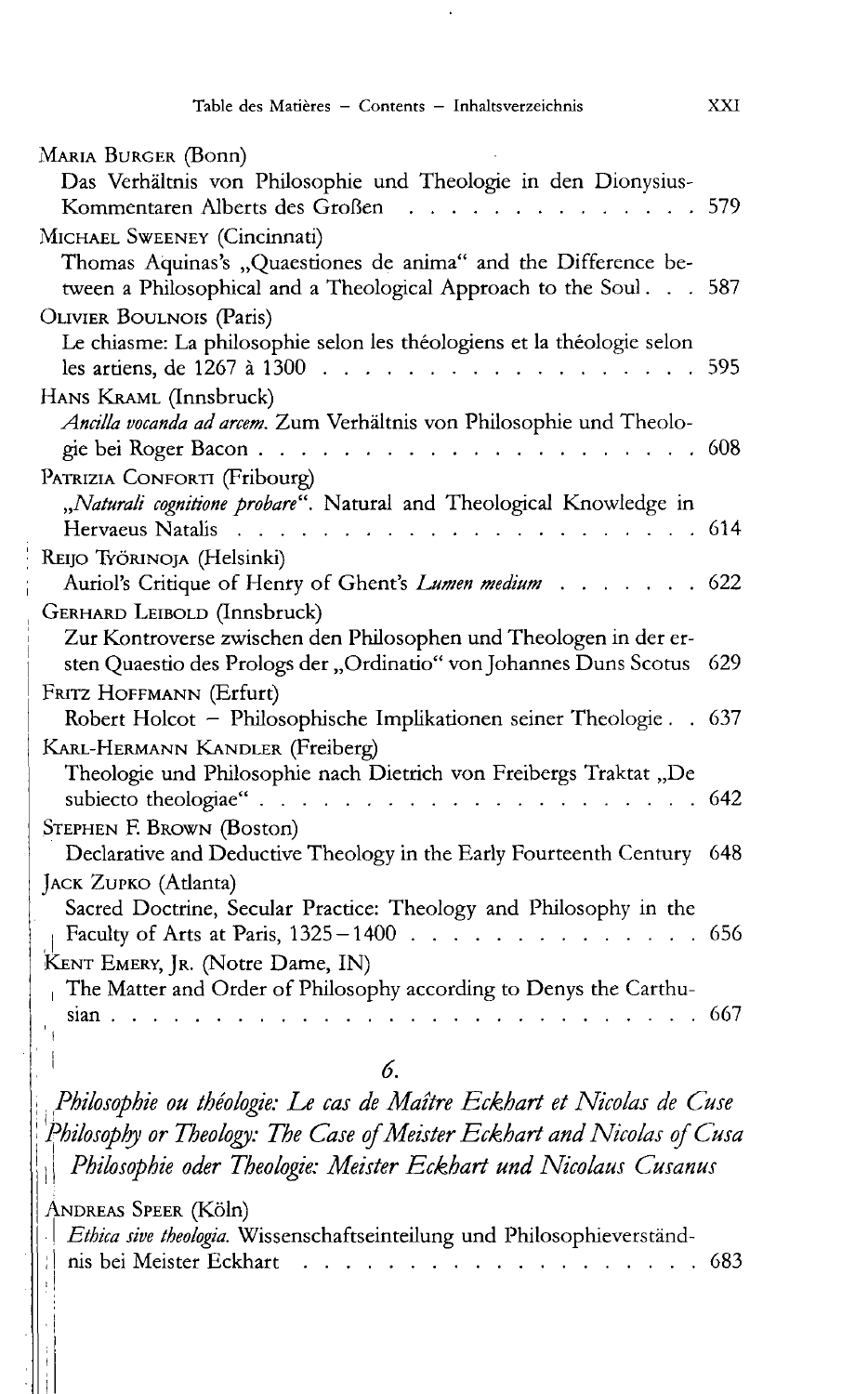| WOUTER GORIS (Köln/Amsterdam)                                                 |      |
|-------------------------------------------------------------------------------|------|
| Ontologie oder Henologie? Zur Einheitsmetaphysik Meister Eck-                 |      |
| harts                                                                         |      |
| NIKLAUS LARGIER (Chicago)                                                     |      |
| Theologie, Philosophie und Mystik bei Meister Eckhart 704                     |      |
| JEAN-MICHEL COUNET (Louvain-la-Neuve)                                         |      |
| La philosophie comme entreprise de dialectisation d'un donné révélé.          |      |
| De Saint Anselme de Canterbury à Nicolas de Cuse 712                          |      |
| JOÃO MARIA ANDRÉ (Coimbra)                                                    |      |
| La portée de la philosophie de Nicolas de Cues. La <i>docta ignorantia</i> en |      |
| tant que philosophie de l'interprétation 724                                  |      |
| WILLIAM J. HOYE (Münster)                                                     |      |
| Die Relativierung der Philosophie im Denken des Nikolaus von Kues             | -731 |
|                                                                               |      |

*Theorie des sciences et philosophie de la nature Philosophy of Säence and Natural Philosophy Wissenschaftstheorie und Naturphilosophie*

| STEVEN P. MARRONE (Medford, MA)<br>William of Auvergne on Magic in Natural Philosophy and Theology 741                                                              |  |
|---------------------------------------------------------------------------------------------------------------------------------------------------------------------|--|
| THEODOR W. KÖHLER (Salzburg)<br>Scientia perfecta. Zur Konzeption philosophischer Erschließung empiri-<br>scher Gegenstandsbereiche im 13. Jahrhundert 749          |  |
| HENRYK ANZULEWICZ (Bonn)<br>Der Anthropologieentwurf des Albertus Magnus und die Frage nach<br>dem Begriff und wissenschaftssystematischen Ort einer mittelalterli- |  |
| MAREK GENSLER (Lodz)<br>The Concept of Science and its Division in Antonius Andreae's Meta-                                                                         |  |
| GRIET GALLE (Leuven)<br>The Division of Science in the Prologue to the Questions on "De<br>Caelo" by Peter of Auvergne 774                                          |  |
| CECILIA TRIFOGLI (Pisa)<br>The Unicity of Time in XIIIth Century Natural Philosophy 784                                                                             |  |
| EDITH DUDLEY SYLLA (Raleigh, NC)<br>God and the Continuum in the Later Middle Ages: The Relations of<br>Philosophy to Theology, Logic, and Mathematics 791          |  |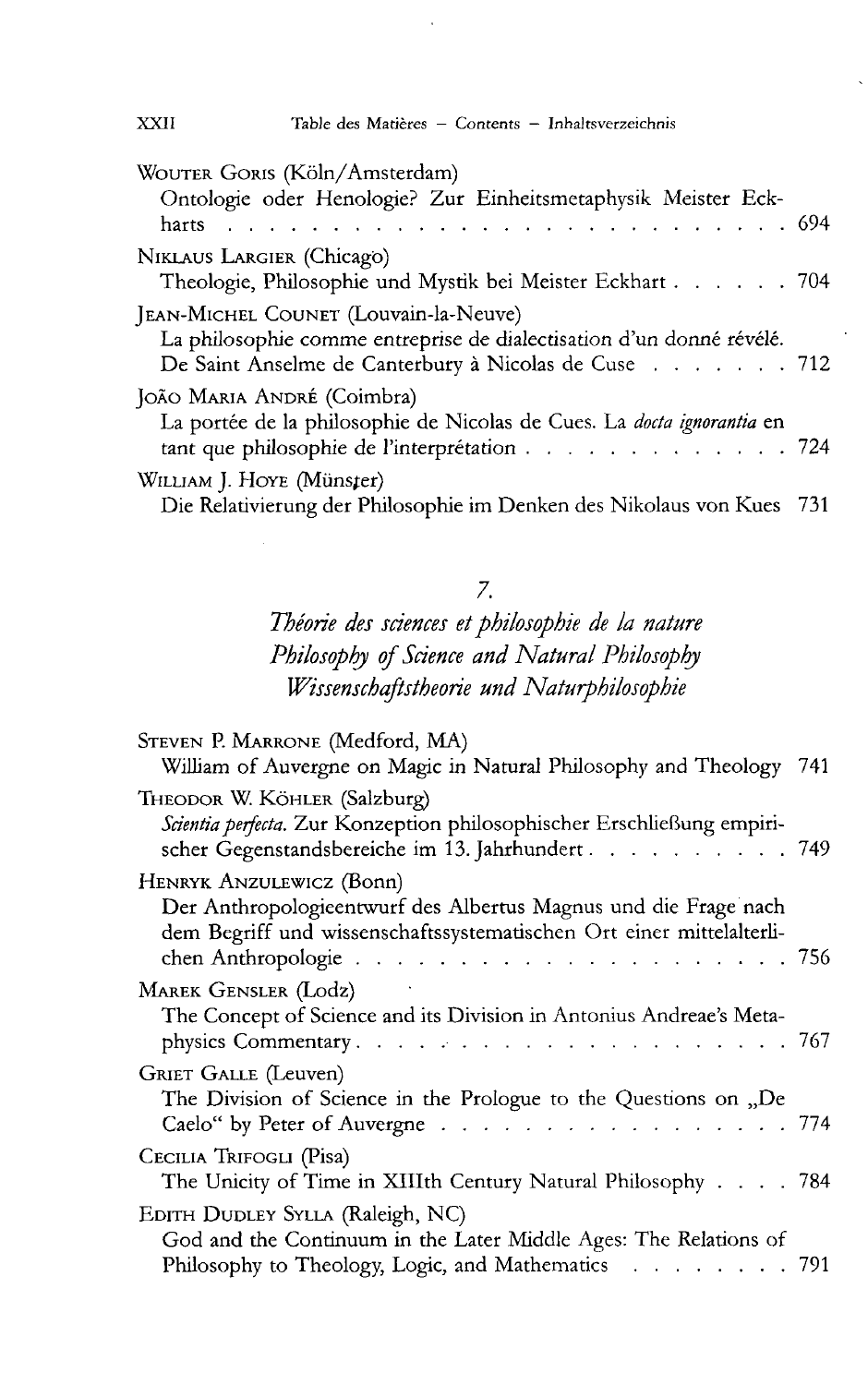# *Philosophie ä Erfurt — Logique Philosophy in Erfurt — Logic Philosophie in Erfurt* — *Logik*

| ROBERT ANDREWS (St. Bonaventure, NY)<br>Thomas of Erfurt on the Categories in Philosophy 801         |  |
|------------------------------------------------------------------------------------------------------|--|
| EGBERT PETER BOS (Leiden)<br>Towards a Logic of Fiction: Ludolph Meistermann of Lübeck 809           |  |
| Simo Knuuttila (Helsinki)<br>Trutfetter, Usingen and Erfurtian Ockhamism 818                         |  |
| PEKKA A. KÄRKKÄINEN (Helsinki)<br>Nature and Individual in Jodocus Trutfetter's "Summa in totam phy- |  |
| HENRIK SVENSSON (Uppsala)<br>Jodocus Trutfetter's Conception of Modal Logic 829                      |  |

#### *9.*

# *Philosophie arabe Arabic Philosophy Arabische Philosophie*

| Cristina D'Ancona (Padua)<br>Al-Kindi on the Subject-Matter of the First Philosophy. Direct and<br>Indirect Sources of Falsafa al-ūlā, Chapter one 841          |  |
|-----------------------------------------------------------------------------------------------------------------------------------------------------------------|--|
| PEDRO ROCHE ARNAS (Madrid)<br>"Qué es la filosofía para Avempace" 856                                                                                           |  |
| JULES JANSSENS (Leuven)<br>Ibn Sīnā (Avicenne): un projet "religieux" de philosophie? 863                                                                       |  |
| DAG NIKOLAUS HASSE (London)<br>Aristotle versus Progress: The Decline of Avicenna's "De anima" as<br>a Model for Philosophical Psychology in the Latin West 871 |  |
| AMOS BERTOLACCI (Florenz)<br>Albert the Great, Metaphysica IV, 1, 5: From the refutatio to the excusa-<br>tio of Avicenna's Theory of Unity 881                 |  |
| RICHARD C. TAYLOR (Milwaukee)<br>Averroes' Philosophical Analysis of Religious Propostions 888                                                                  |  |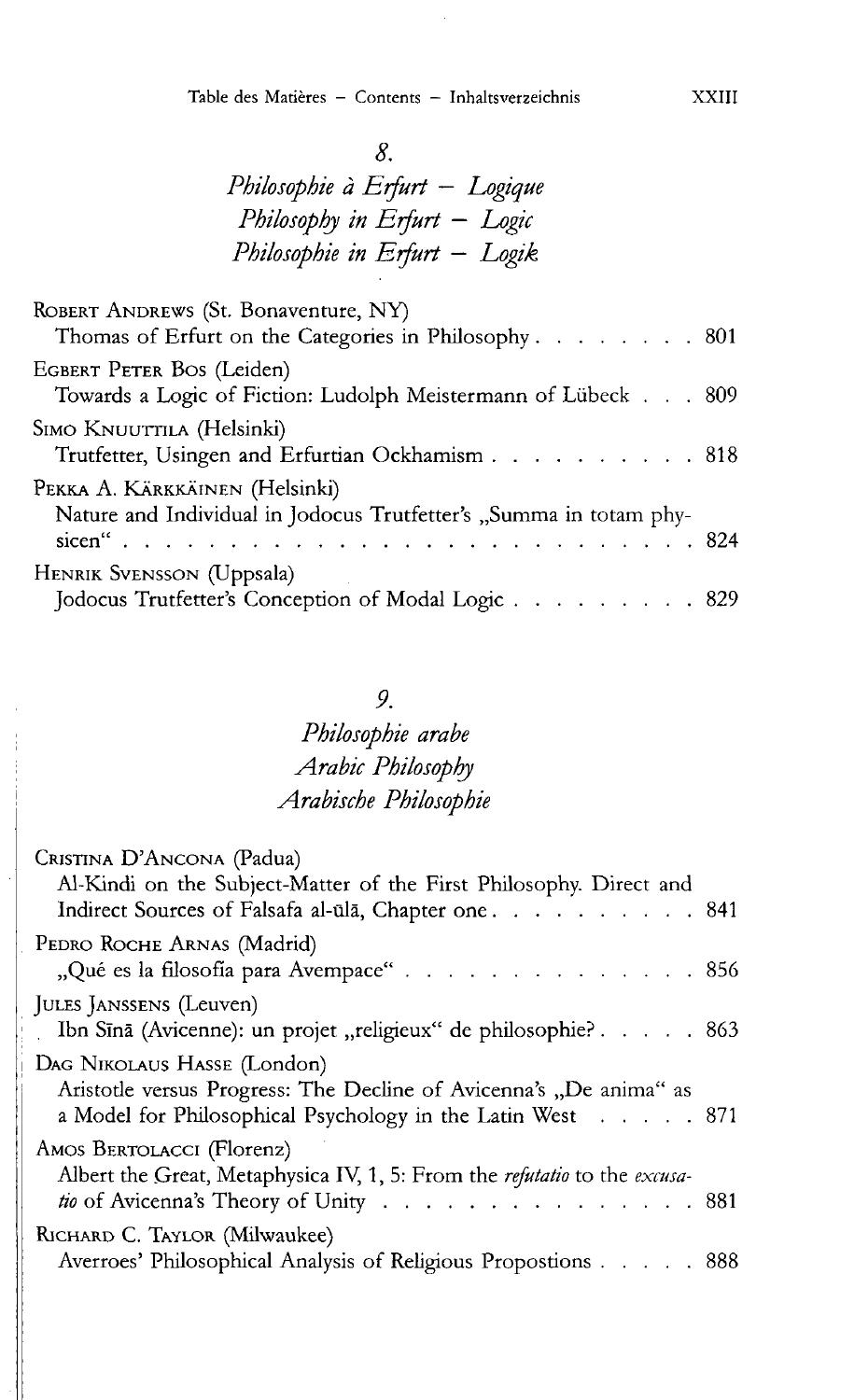$\ddot{\phantom{0}}$ 

### *10.*

# *Philosophie juive Jewish Philosophy . jüdische Philosophie*

| ALFRED L. IVRY (New York)<br>Jewish Philosopher's Perceptions of the Nature and Value of Philoso-                                                   |  |
|-----------------------------------------------------------------------------------------------------------------------------------------------------|--|
| STEVEN HARVEY (Ramat-Gan)<br>The Quiddity of Philosophy according to Averroes and Falaquera, a<br>Muslim Philosopher and his Jewish Interpreter 904 |  |
| MERCEDES RUBIO (Jerusalem)<br>Maimonides' Proofs for the Existence of God and their Aristotelian<br>Background in the "Guide of the Perplexed" 914  |  |
| MAURO ZONTA (Pavia)<br>Syriac, Hebrew and Latin Encyclopaedias in the 13th Century: A<br>Comparative Approach to "Medieval Philosophies" 922        |  |
| JOSEP PUIG MONTADA (Madrid)<br>Elia del Medigo and his Physical Quaestiones 929                                                                     |  |

#### *11.*

# *Philosophie by^antine By^antine Philosophy Byzantinische Philosophie*

| GEORGI KAPRIEV (Sofia)<br>Stellung und Sinn der Philosophie nach der Lehre des Gregorios |  |
|------------------------------------------------------------------------------------------|--|
| ALEXANDER KASHAMOV (Sofia)                                                               |  |
| The Meaning of "Energy" according to Gregory Palamas' "Theopha-                          |  |
| nes", viewed in comparison with the Treatise "On Essence and the                         |  |
| Act", attributed to Gregory Akindynos 947                                                |  |
| KALIN JANAKIEV (Sofia)<br>$\mathbf{r}$                                                   |  |
| The Conception of The Holy Trinity according to Boethius and the                         |  |
|                                                                                          |  |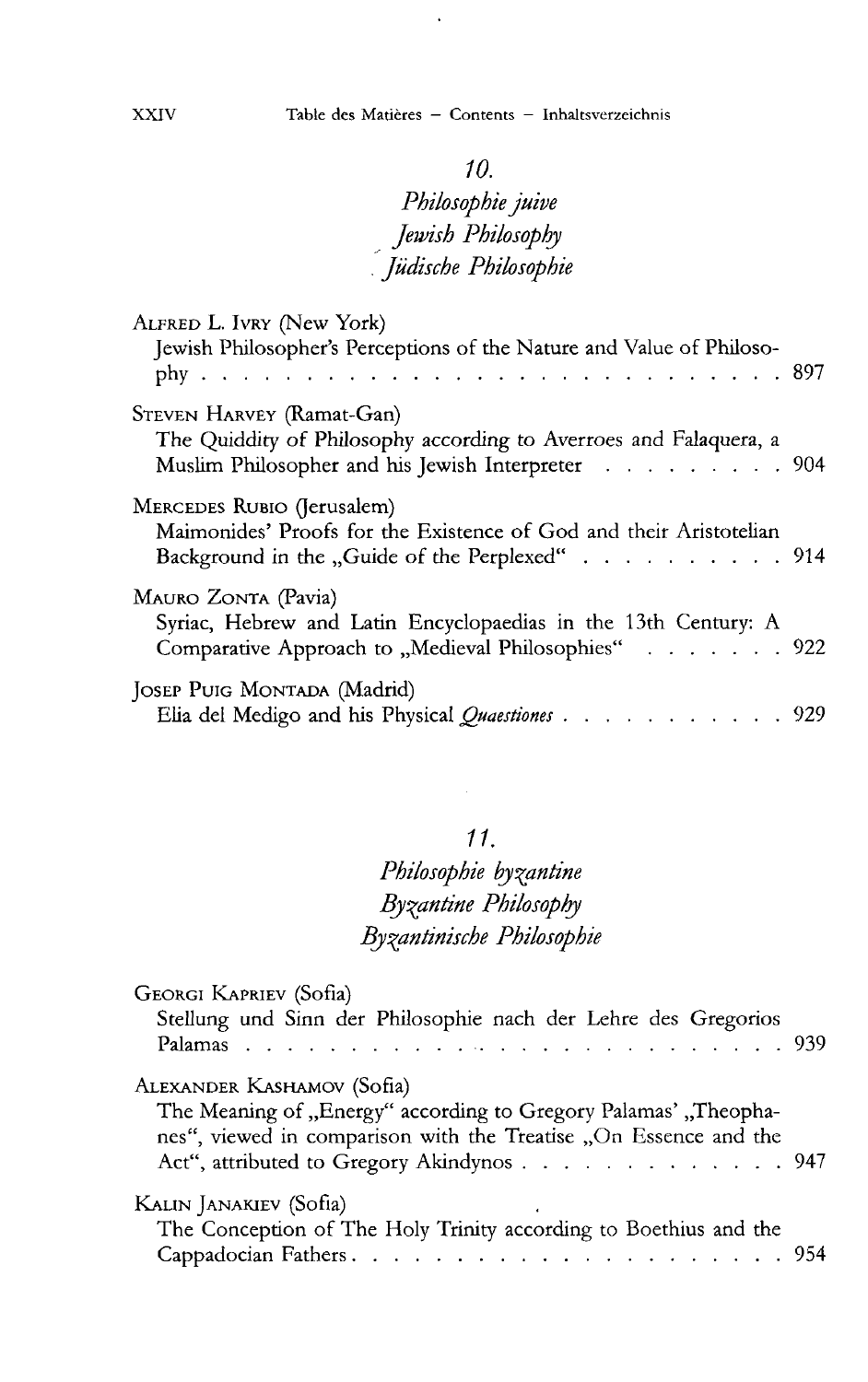# *La question de la felicite humaine The Question of Human Happiness Die Frage nach dem menschlichen Glück*

| Christian Trottmann (Tours)                                                                                                                                    |  |
|----------------------------------------------------------------------------------------------------------------------------------------------------------------|--|
| Connaissance in via, vision in patria. La théologie scolastique naissante<br>en quête d'un statut noétique: Une autocritique médiévale de la raison            |  |
| LAURENCE RENAULT (Paris)<br>Felicité humaine et conception de la philosophie chez Henri de Gand,<br>Duns Scot et Guillaume d'Ockham 969                        |  |
| JOEL BIARD (Paris)<br>La place de la félicité intellectuelle dans l'Éthique buridanienne 977                                                                   |  |
| ROBERTO LAMBERTINI (Macerata)<br>Felicitas politica und speculatio. Die Idee der Philosophie in ihrem Ver-<br>hältnis zur Politik nach Johannes von Jandun 984 |  |

# *13.*

# *Philosophie pratique Practical Philosophy Praktische Philosophie*

| MATTHIAS LUTZ-BACHMANN (Frankfurt a.M.)<br>Die Frage nach der Philosophie in Peter Abaelards Ethik 993                                                                             |      |
|------------------------------------------------------------------------------------------------------------------------------------------------------------------------------------|------|
| FRANCISCO BERTELLONI (Buenos Aires)<br>Zur Rekonstruktion des politischen Aristotelismus im Mittelalter<br>(Die Entwicklung der dreigliedrigen philosophia practica vor der Rezep- |      |
| KLAUS RODLER (München)<br>Zur Tugendlehre in Fishacres Sentenzenkommentar 1012                                                                                                     |      |
| MECHTHILD DREYER (Bonn)<br>Ethik als Wissenschaft nach Albertus Magnus 1017                                                                                                        |      |
| DAVID M. GALLAGHER (Washington, DC)<br>The Role of God in the Philosophical Ethics of Thomas Aquinas                                                                               | 1024 |